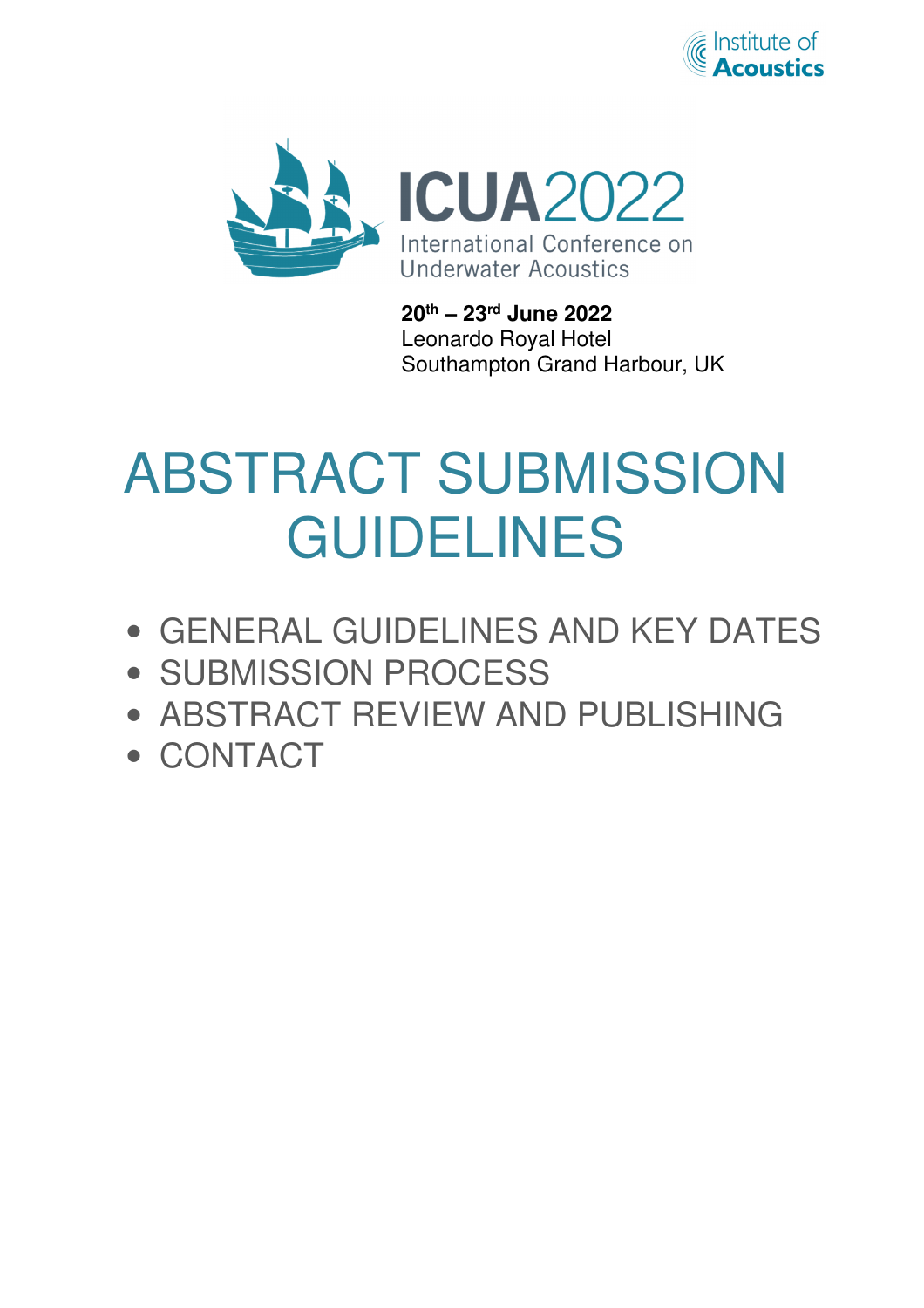

# GENERAL GUIDELINES AND KEY DATES

# Submission online site

To submit an abstract, you need to log in to our Online Abstract Submission Site. Once you have created an account, you can log in multiple times to complete your submission(s). Please remember to take a note of your password.

### Submission deadline

The deadline to submit an abstract for ICUA 2022 is 17:00 (GMT) on Tuesday  $8<sup>th</sup>$  February 2022. You need to ensure you have completed the submission process before this date. Any submissions in the draft status will not be considered for review. You can edit and revise abstracts within the draft stage but please ensure you submit and receive a confirmation before the deadline.

# Notification to authors

Authors will be notified about the outcome of their submission(s) during the week commencing Monday 4<sup>th</sup> April 2022.

# Payment

There is no fee for making a submission. If your submission is accepted for presentation, you will be required to attend the conference and pay the conference registration fees. Further information will be sent to you when authors are notified of the outcome of their submission, during the week commencing Monday 4<sup>th</sup> April 2022.

# Abstract format

The word limit for each abstract is 300 words. You need to provide a theme for each abstract. All abstracts must be written and presented in English.

# SUBMISSION PROCESS

# Accessing the site for the first time

All abstracts will be submitted through our Online Abstract Submission Site.

If you are accessing the site for the first time, you will need to create an account. To do so, click on the "Create New Account" button on the right. After you create your account, you will need to provide your contact details on the "Update Contact Information" tab at the top of the page and complete set up by clicking "Create Account". You must complete this step to submit an abstract.

# Logging back into your account

If you have created an account and saved your abstract as a draft, or if you wish to submit another abstract, you can log back in by providing your email address and password. Please note that you will only be able to log in to edit your abstract until the submission deadline of 17:00 (GMT) on Tuesday  $8^{\degree}$  February 2022.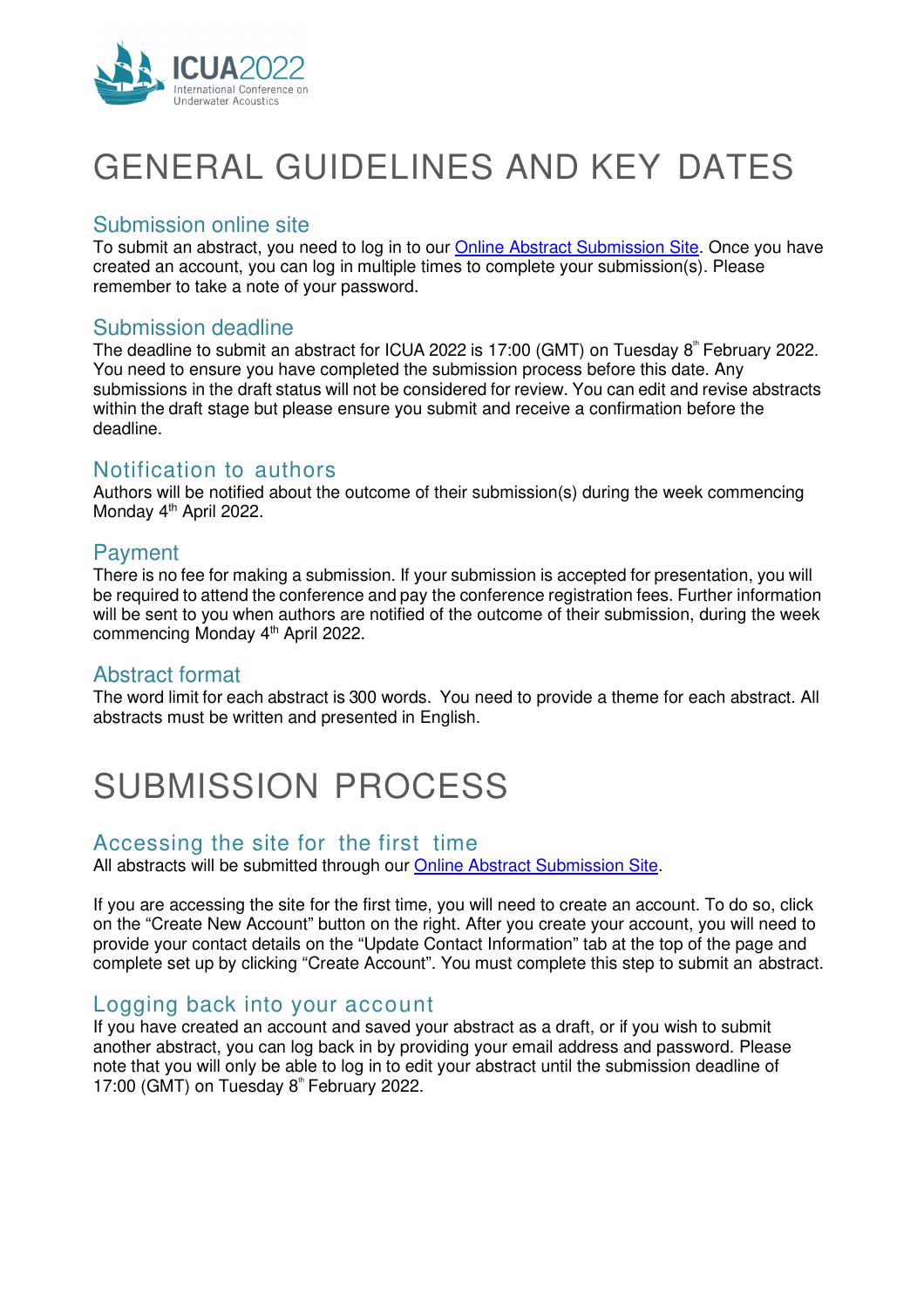

# Submitting your abstract

There are 6 steps to complete to submit your abstract. At any time in the process you can click the Save As Draft button at the bottom of each page, this will allow you to save your incomplete submission and return to it at a later time.

#### **Please note that abstracts in the draft stage will not be considered for review and must be**  completed and submitted before the submission deadline of 17:00 (GMT) on Tuesday 8<sup>th</sup> **February 2022.**

### Step 1: Title and Presentation Type

Provide the title of your submission. The title should be appropriate, meaningful, clear and concise. Avoid subtitles if possible. You must comply with the 50 word limit.

You can select if you are submitting an Oral Presentation, Poster Presentation or Either.

- ˗ An **Oral Presentation** will be a talk plus an allowance for Q&A, accompanied by a presentation (PowerPoint).
- ˗ A **Poster** will be displayed during the full conference for all delegates to view. You will required be present during lunch and refreshment breaks and the dedicated poster viewing times to present your poster and answer questions.

#### Step 2: Presentation Themes

At this stage you will be asked to select a theme from the dropdown menu. The presentation themes available are as follows:

- Acoustic bathymetry mapping
- Acoustic measurement of sediment transport
- Ambient noise measurement and modelling
- Bioacoustics and biosonar
- Bubble acoustics
- Geophysical exploration
- Geoacoustic inversion
- General underwater acoustics
- Fluctuations and scattering
- Marine renewables
- Measurement and modelling of acoustic particle motion
- Measurement and modelling of airguns and airgun arrays
- Metamaterials
- Noise and vibration from pile driving
- Ocean observatories
- Polar acoustics
- Radiated noise from ships
- Scattering from biota and particles in the water column
- Sea surface acoustic scattering
- Seabed and sediment classification
- Seabed propagation of interface waves & evanescent waves
- Sediment imaging and mapping
- Sediment surface and volume acoustic scattering
- Signal processing
- Sonar & transducer test and calibration
- Sonar performance measurement and modelling
- Standards in underwater acoustics
- Synthetic aperture sonar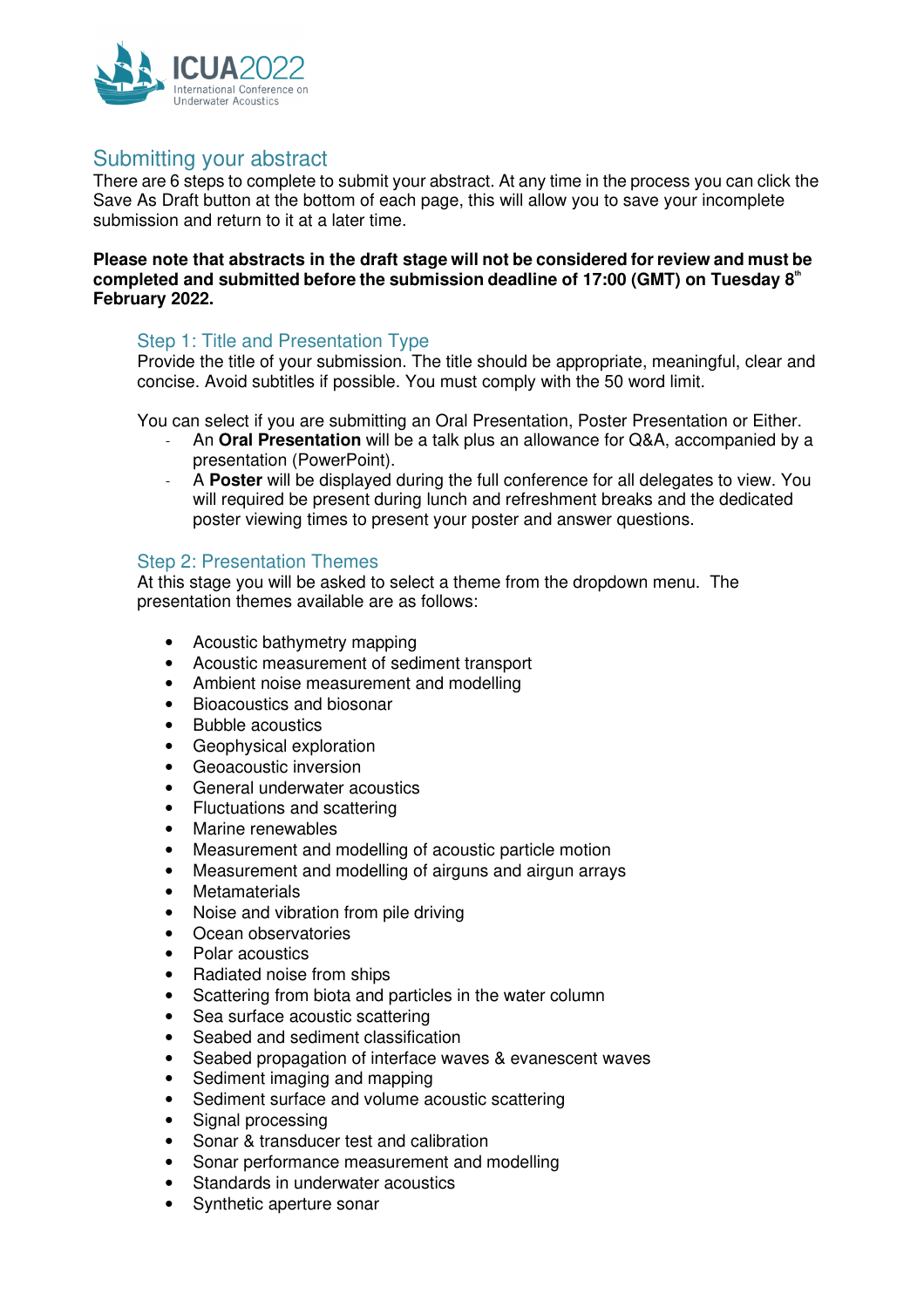

- Target scattering
- Tomography
- Transducer and array technology
- Underwater communications
- Underwater propagation 2D and 3D
- Underwater acoustic detection and classification and clearance of unexploded ordnance
- Very low frequency acoustics

Once you have selected your theme, please click continue at the bottom of the page to progress to the following step or save as draft to stop and come back to your submission

#### Step 3: Authors and Affiliation

Please list all authors and their affiliations.

To add an affiliation, indicate all the necessary information and press "Add Affiliation". Take a note of the number of the affiliation, as you will need to add the number to the applying authors.

Add the author details and click "Add Author". Please only provide the affiliation number for each author, e.g."1". If you type in the affiliation title, the system will not allow you to submit your abstract. If an author has multiple affiliations, please indicate this through a comma, e.g. "1,2".

Please note that the number of presenting authors is limited to 2. You can indicate the presenting author by ticking the "Presenter" box on the relevant author(s).

#### Step 4: Abstract Content

Enter the content of your abstract. Please ensure you adhere to the word limit of 300 words, this includes any headings you are including. Longer abstracts will not be accepted. Do not include the title, references or authors in this section.

#### Step 5 and 6: Review and Submission

The Review section will show what you have submitted and what information is still required before you can submit your abstract. You can save your submission as a draft and complete it at a later stage.

If you are ready to submit your abstract, you need to agree to the Terms and Conditions and click "Submit".

**Please note that once you submit your abstract, you will not be able to make further edits. If you need to make an edit prior to the submission deadline, please email the Conference Secretariat at ICUA2022@in-conference.org.uk** 

### Proof Reading

We will print your abstract from the version supplied by you. It will be printed exactly as submitted which means that any errors or spelling mistakes will show. Please proof read your submission very carefully.